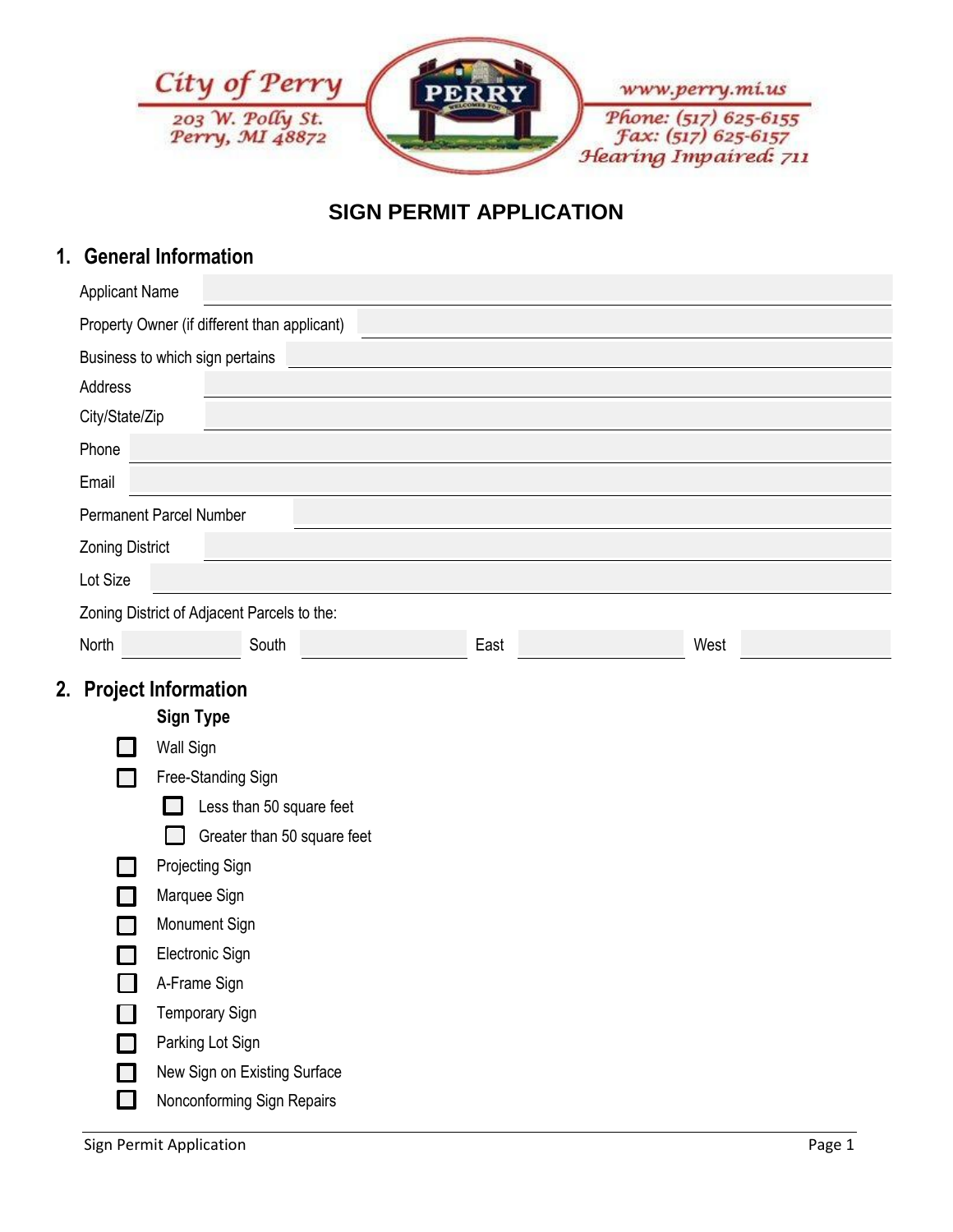#### **Sign Information**

| Number of signs:                            |                                                |  |
|---------------------------------------------|------------------------------------------------|--|
| Sign dimensions:                            |                                                |  |
| Horizontal                                  |                                                |  |
| Vertical                                    |                                                |  |
| Total Display Area:                         |                                                |  |
| Height:                                     |                                                |  |
|                                             | Distance from ground to bottom of sign         |  |
|                                             | Distance from ground to top of sign            |  |
| Setback(s) from property line/right-of-way: |                                                |  |
|                                             | If projecting sign, how far will sign project? |  |
| Sign materials:                             |                                                |  |
| Wording/message on sign:                    |                                                |  |
| Will this sign be illuminated?              |                                                |  |

# **3. Project Plan**

Please make a brief sketch below or attach a plan showing the location, dimensions, and other pertinent information regarding the proposed sign(s) in relation to the street and alignment with existing buildings on your property and adjoining properties.